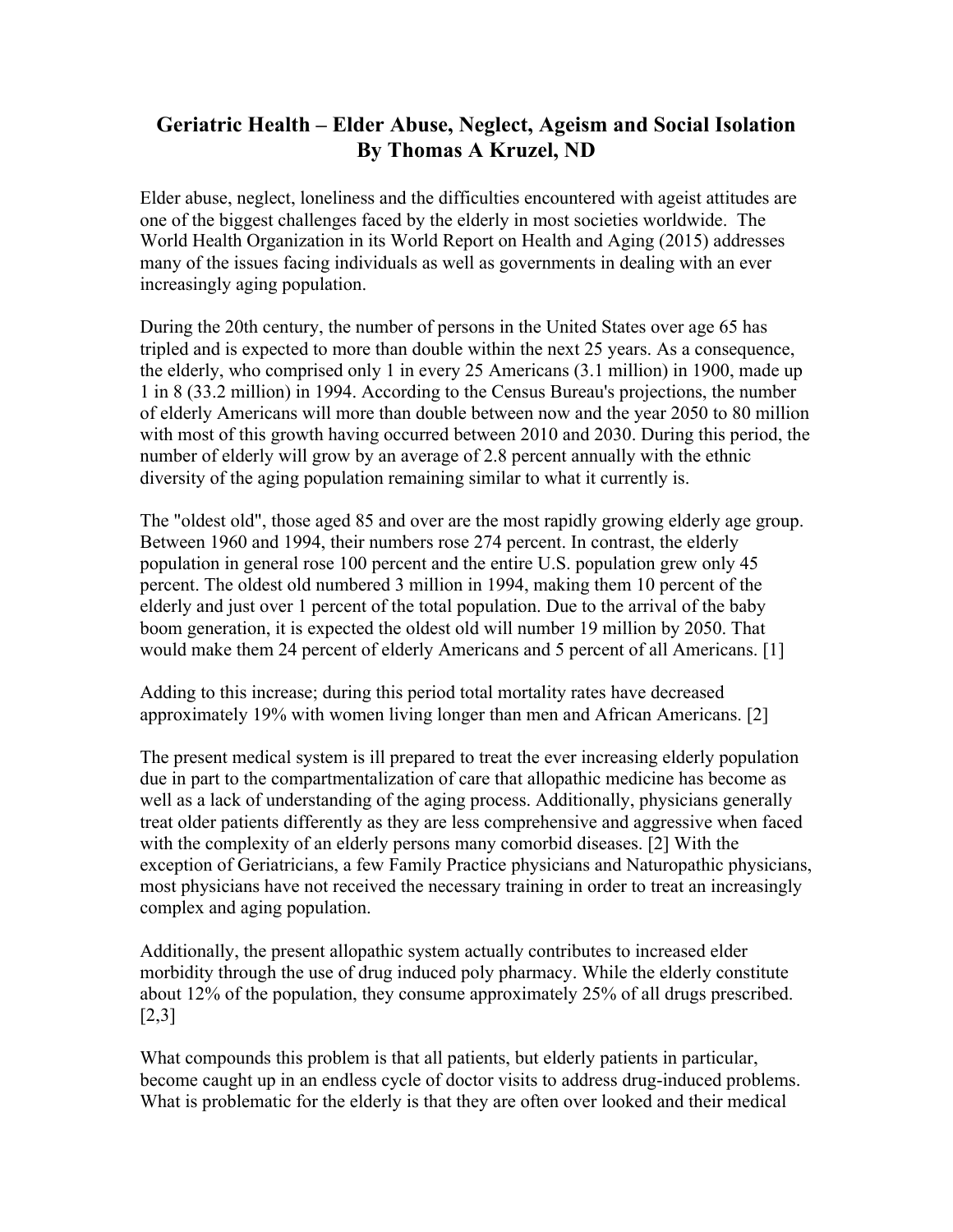complaints, especially those that are medication induced, are often dismissed as simply being part of the aging process. Ageism takes many forms within society and the medical community is certainly not immune from it.

### **Social Isolation**

Social isolation has been defined as ''a state in which the individual lacks a sense of belonging socially, lacks engagement with others, has a minimal number of social contacts and is deficient in fulfilling and quality relationship'' [4]

Though rates of social isolation among community dwelling older adults are not widely available, reasonable estimates report that up to 20% of older adults currently experience some degree of social isolation but ranges of 10% to 43% are found depending upon the study. [5]

Risk factors for development of social isolation include living alone, having multiple chronic health problems, having no children or family to connect with, lack of access to transportation, low income level, critical life changes such as retirement, changes in family structure such as a change in residence or loss of a spouse or family member and being 80 years of age or older. [6]

Social isolation has been found to be a significant predictor of mortality as shown by a number of studies. It is as strong a predictor of early death as smoking, excessive alcohol consumption or unhealthy diets. Isolated older adults are more likely to experience falls, coronary artery disease, stroke, depression and suicide. Social isolation has been shown to be a significant risk factor for hospitalization and hospital readmission among older adults. [7, 8] Socially isolated older adults are four to five times more likely to be admitted to the hospital than older adults in general**.**

There has also been a correlation made between being socially isolated and the development of dementia and cognitive decline. Along these lines it has been shown that conversely, social inclusion is a significantly protective factor against death and dementia.  $[5,6,9]$ 

## **Loneliness**

Loneliness is generally defined as a person affected with, characterized by, or causing a depressing feeling of being alone, or lonesome; a person who is destitute of sympathetic or friendly companionship, intercourse, or support; an individual who lives in solitary, without company and companionship.

Loneliness is highly subjective and is often measured using questionnaires that seek perceptions of relationships, social activity, and feelings about social activity. Answers to these will vary for a variety of reasons such as individual perceptions, upbringing, and peer and ethnic group associations to name a few.

Because of this, loneliness is a perception that cannot be objectively observed. Victor et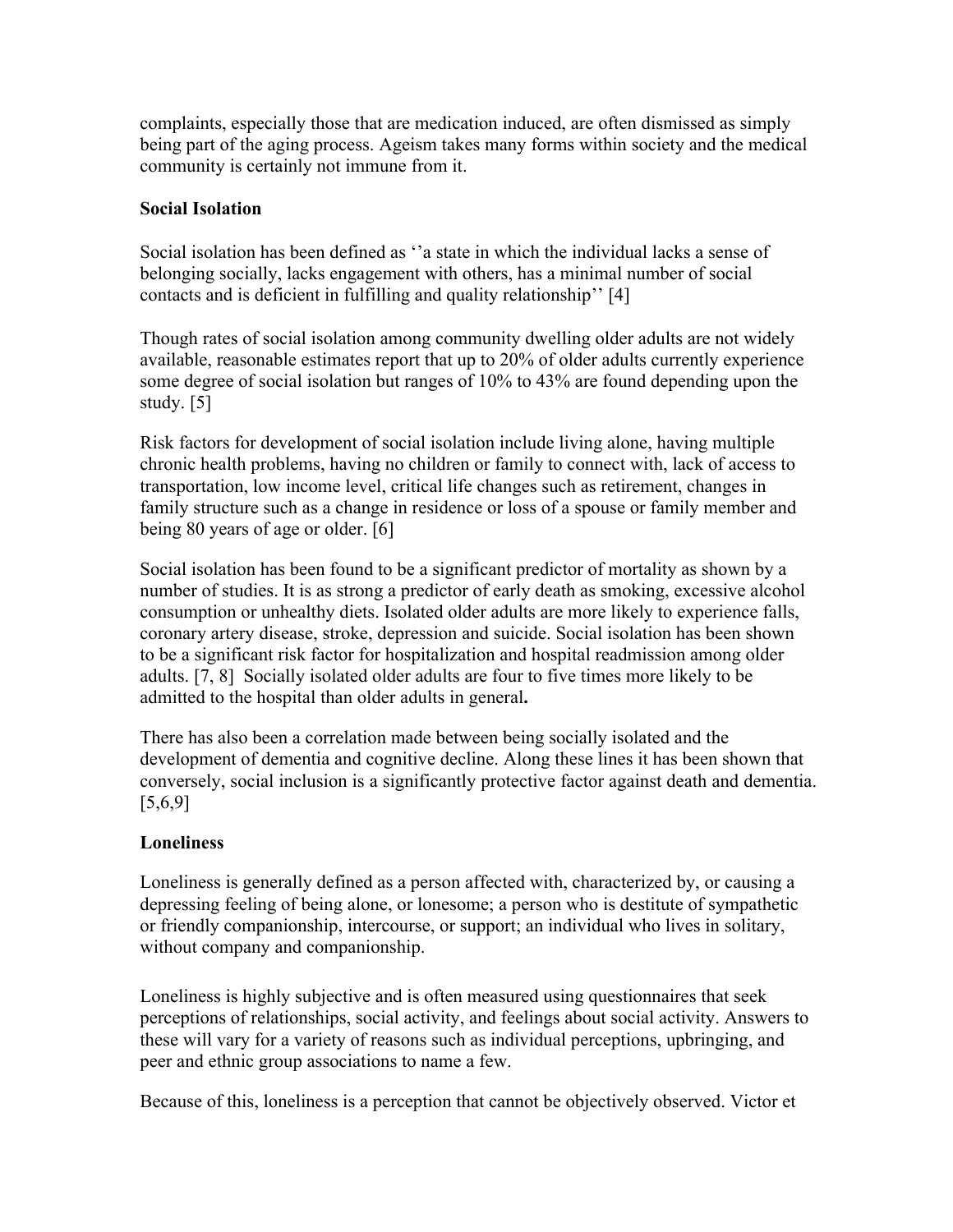al (2000) [10] view it as a discrepancy between the actual and desired interaction with others; a perceived deprivation of social contact; a lack of people perceived to be available or willing to share social and emotional experiences; or a state where an individual has the potential to interact with others but is not doing so. Within these definitions of loneliness are external loneliness, which is brought about by a persons life circumstances such as loss of a spouse and internal loneliness that relates more to personality type of the individual. The terms loneliness and social isolation are often used interchangeably or integrated into a definition that endeavors to encompass both of them.

Depending upon the literature consulted, there is somewhat of a debate as to whether poor health causes loneliness and isolation or being isolated and lonely leads to poor health. [11] Regardless, poor health does appear to play a role as a risk factor for the development of both isolation and loneliness. This can occur because of having a reduced capacity to participate in social activities or a loss of independence and ability to communicate with others. Elders with disabilities find additional barriers to interacting socially, which compounds the problem.

A number of intervention strategies have been proposed to counter isolation and loneliness among the elderly such as group activities for bereavement support, becoming more socially active, volunteerism, discussion groups and involvement in community activities. These have met with varying degrees of success but are not universally embraced. [12, 13]

It is important as primary care physicians to ask our elderly patients about their normal activities of daily living (ADL's), social activities or whether they are experiencing loneliness. This is especially important if they are experiencing depression or have just gone through a significant life change of some sort. Often times they will not volunteer the information because their previous physicians have not asked or could not or would not address their concerns when asked. Therefore it is something that should be addressed at each visit.

### **Ageism and Physician Attitudes**

Ageism tends to be multi-faceted, manifesting itself in a variety of ways. These take the form of prejudicial attitudes about the aging process, discrimination against the elderly and social and institutional practices that reinforce stereotypes about the elderly. Ageism can influence the way clinical decisions are made resulting in age related biases and a substandard level of care. [6]

Age bias in medicine takes a variety of forms. Healthcare professionals as a rule do not receive enough training in geriatrics to properly care for many older patients. This is especially seen with specialist care, the group that delivers the most medical care to this cohort.

Older patients, a group identified as needing more preventive care, are less likely than younger people to receive it. Older patients are also less likely to be tested or screened for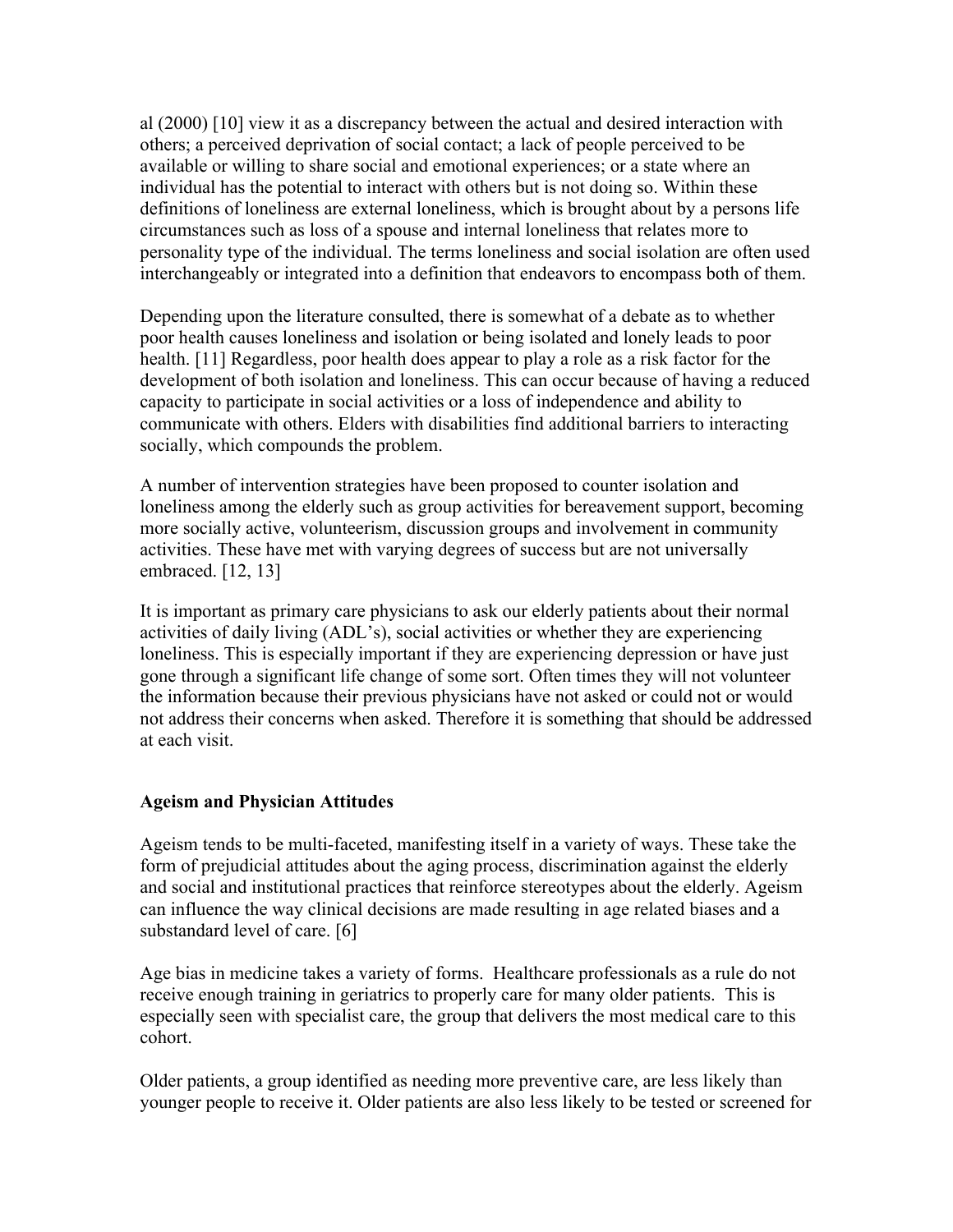diseases and other health problems. Proven medical interventions for older patients are often ignored, leading to inappropriate or incomplete treatment. And older patients are consistently excluded from clinical trials, even though they are the largest users of approved drugs. [14]

### **Elder Abuse and Neglect**

The World Health Organization defines the abuse of older adults as "a single or repeated act, or lack of appropriate action, occurring in any relationship where there is an expectation of trust that causes harm or distress to an older person". [15,16] Elder abuse can destroy an older person's quality of life, and significantly increase their overall risk of death. Elder abuse can take several forms, including physical abuse, psychological or emotional abuse, financial abuse, sexual abuse, and neglect. [6]

Most of the care that seniors receive in their later years is provided by a family member, who more often than not, is not adequately prepared to render the care that may be needed. This becomes especially difficult if the elder is depressed, has some dementia or delirium present.

The group of elders most often affected, are women over 75 years of age who are widowed and generally of lower income. The tendency for abuse and neglect increases the older one becomes and is compounded by social isolation, a condition that is becoming increasingly more common.

Abuse tends to be chronic in nature in about 70% of the cases, with periods when it is increased and periods where it is less. There are no racial or socioeconomic distributions and the elderly are often afraid to report or testify against an abuser for fear of retribution or because the abuser is a member of their family.

A family member most often perpetrates abuse of the elder. However, nonfamily or institutional caregivers can be found as well. Often the child who is the least socially integrated sibling ends up being the caregiver or is in the position by default because other family members will not or are unable to take responsibility. Often there is an increased amount of depression found in care givers as well as increases in alcohol abuse and drug use. If violent behavior is found, it is most often a learned behavior as many of the abusers were victims themselves, often at the hands of the elder they must care for.

Physicians must be aware of the signs and symptoms of abuse such as bruises, welts, rope or restraint burns or marks on ankles and wrists. Pallor, dehydration, and weight loss, multiple fractures, or subdural bleeding are flags for ongoing abuse and neglect. If the elder exhibits behavioral signs such as fear and anxiety, obsession with control, or exhibit hostility toward care giver or physician, abuse must be suspected.

If the caregiver presents with excessive concerns about the elderly patient or are constantly harping on the burdens of care giving, suspicion should be raised that there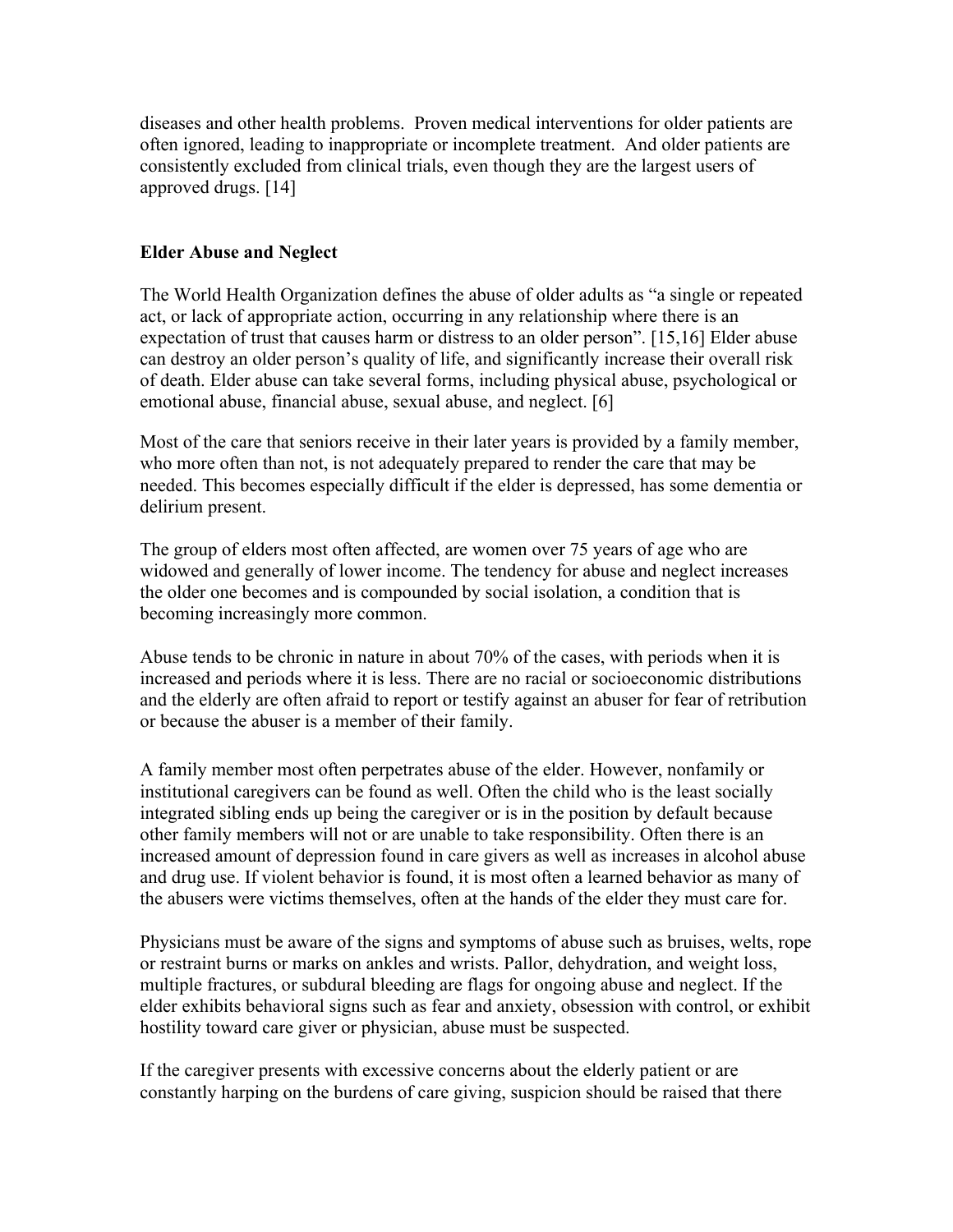may be abuse or neglect. If the caregivers explanations of symptoms of the elderly person do not by seem feasible or fit the clinical presentation, this is also a reason to suspect abuse or neglect.

Acute changes in behavioral patterns of the elderly patient not only can signify an occult infectious or metabolic disease but a pattern of abuse as well. Additionally, if the elderly patient presents with unusual conditions such as encopresis or random or unexplained urinary incontinence, abuse or neglect must be considered. [17]

When making assessments of an elderly patient who is now in transition to needing home or assisted care, consider evaluating the caregiver as well. What will the transition of the person becoming the caregiver involve? Is it a sudden transition or has it been present for a while? Was this an expected or unexpected transition? How does it affect their life as well as the person being cared for? Is this a positive or negative experience for them?

What are the characteristics of the caregiver themselves? What is their health status, their ego strength? Do they have any prior experience caring for others? How socially integrated are they, what is their education level, and do they also have a support network?

As primary care naturopathic physicians it is imperative that we treat the whole person, which also includes their family and caregiver. Therefore recognition and intervention for social isolation, abuse and neglect early on is the best strategy for prevention.

Take time to talk with the caregiver and elder at each visit, making sure that either you or someone else follows up if problem areas are identified. Often a counseling referral and frequent follow up visits will put the caregiver and elder at ease.

Recognize the needs of the caregiver and help develop care and coping strategies with them. Provide options such as senior or state social services or help with respite care for the care provider.

If abuse is uncovered, report all abuses to Elder Protective Services or other social agencies. Be prepared to testify if needed and be able to back up your claims with medical evidence from your examination. Referral to other physicians or referral to an emergency room for documentation may be necessary in order to establish abuse.

Recognizing and addressing elder abuse, neglect and loneliness early on will help to provide a better quality of life in their later years.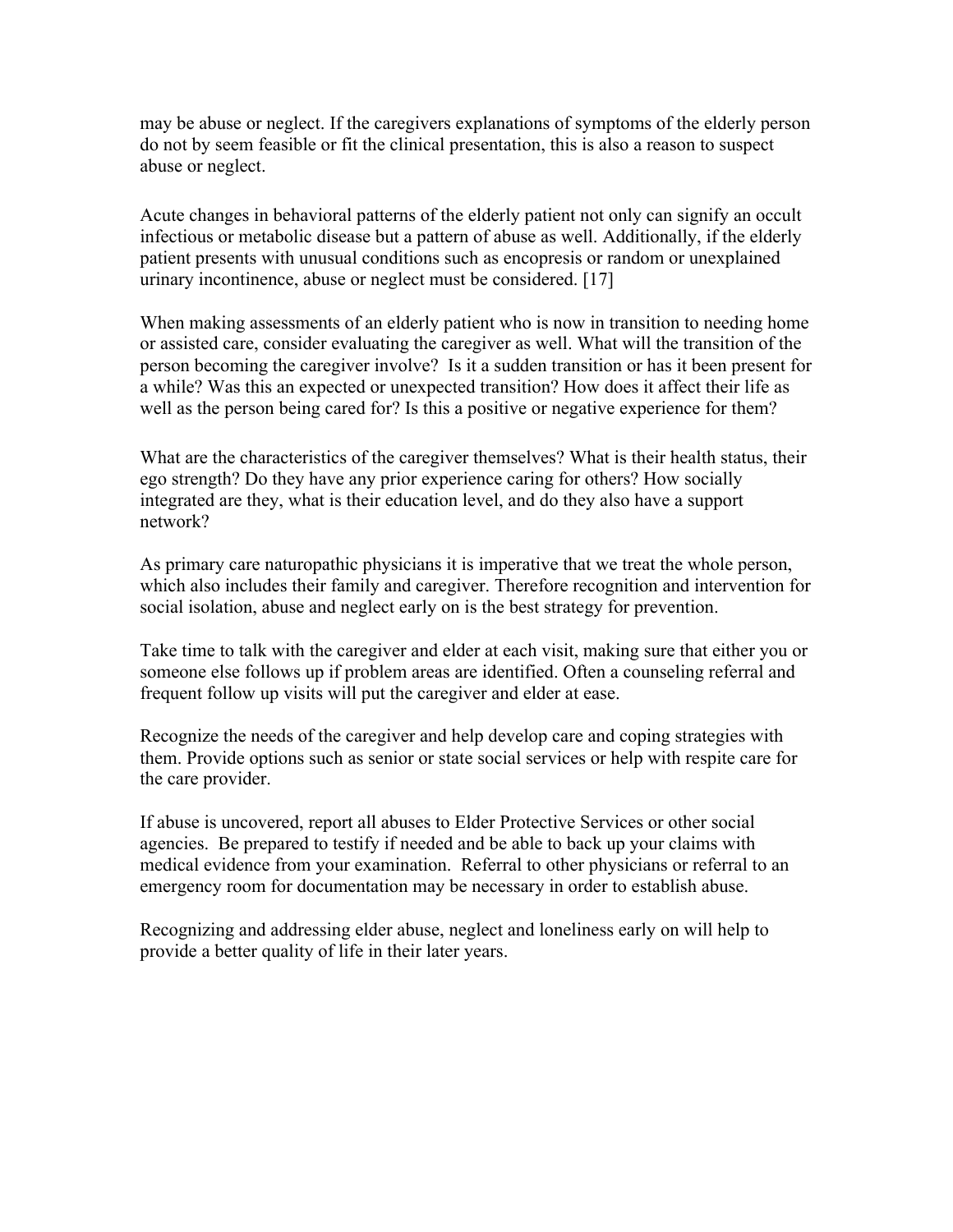#### **References**

1. SIXTY-FIVE PLUS IN THE UNITED STATES US Census Bureau Economics and Statistics Administration, U.S. Department of Commerce May 1995

2. Principals of Geriatric Medicine and Gerontology Hazzard, W, Blass, J, Ettinger, W, Halter, J, Ouslander, J Editors Mc Graw-Hill New York 1999 pg204

2 Ibid pg559

2. Ibid pg325

3 Pervin, L Polypharmacy and Aging: is There Cause for Concern? ARN Network • February/March 2008

4. Nicholson, Jr., 2008. Social isolation in older adults: an evolutionary concept analysis. Journal of advanced nursing, 65(6), pp.1342-1352.

5. Miedema, D. (2014). Growing old alone: The rise of social isolation as Canada ages. *Institute of Marriage and Family of Canada*, April 2014.

6. Addressing Ageism, Elder Abuse, and Social Isolation - Make Addressing Ageism, Elder Abuse and Social Isolation a National Priority http://www.nationalseniorsstrategy.ca/the-four-pillars/pillar-1/addressing-ageism-elderabuse-and-social-isolation/

[7] Greysen, S. et al. (2013). Does social isolation predict hospitalization and mortality among HIV+ and uninfected older veterans?. *Journal of the American Geriatrics Society*. 61(9), pp. 1456-63.

[8] Mistry R. et al. (2001). Social isolation predicts re-hospitalization in a group of American veterans enrolled in the UPBEAT program. *International Journal of Geriatric Psychiatry*. 16(10), pp. 950-9.

[9] Fratiglioni, L., Wang, H.X., Ericsson, K., Maytan, M. & Windblad, B. (2000). Influence of Social Network on Occurrence of Dementia: A Community-based Longitudinal Study. Lancet. 355(9212): 1315-9.

10. Victor, C., Scambler, S., Bond, J. and Bowling, A., 2000. Being alone in later life: loneliness, social isolation and living alone. Reviews in clinical gerontology,10(4), pp.407-417.

11. Penninx, B, van Tilberg, T, Kriegsman, D Boeke, A, Joan, P, Deep, D, van Eijk, J